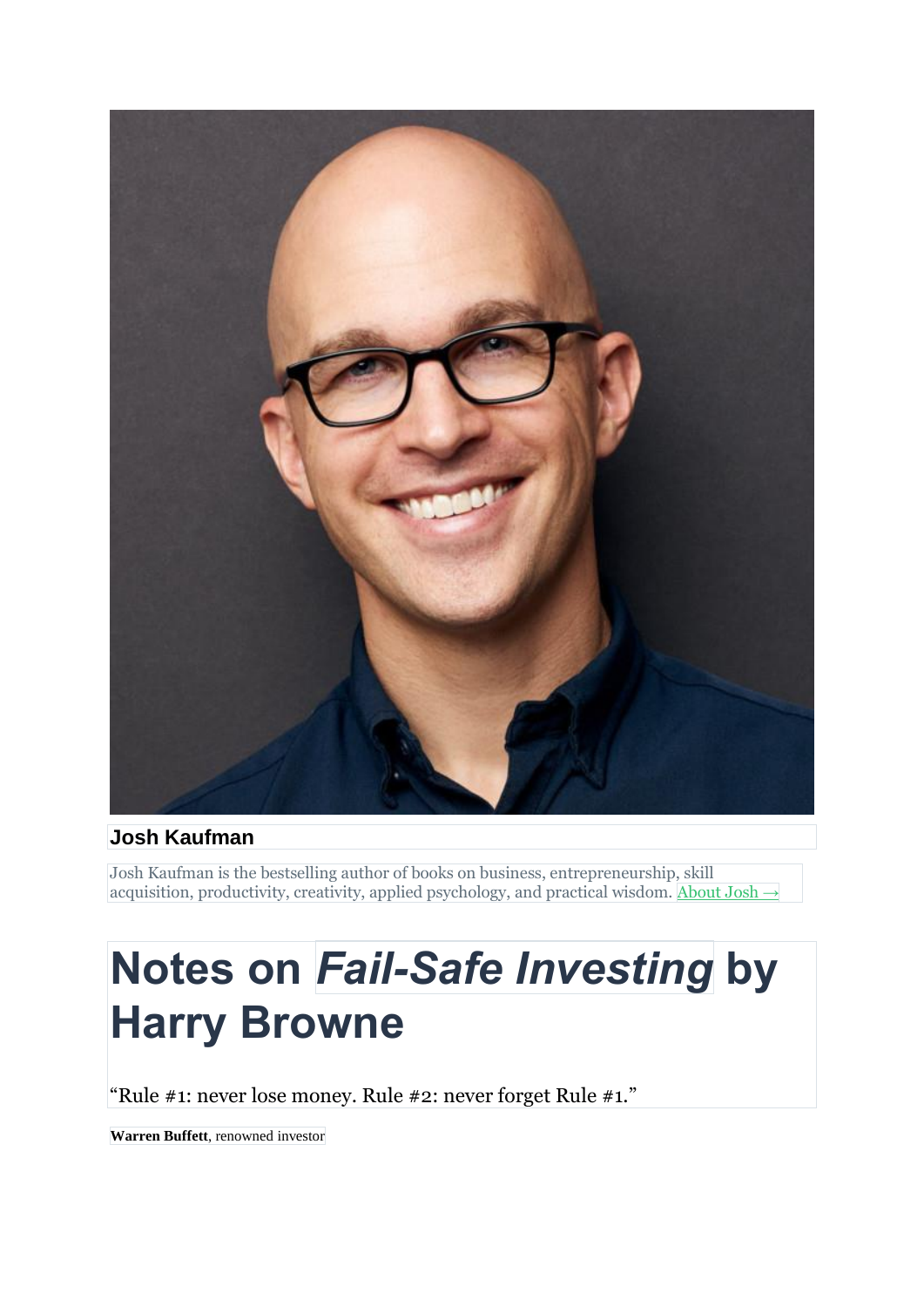For many (if not most) of us, business is attractive because it's a way to make money: to support ourselves and our loved ones, and to get more of what we want out of life. It's ironic that one of the biggest threats to our long-term financial success is our personal investment strategy. With plenty of market volatility to go around these days, it pays to consciously adopt a sane, secure long-term investing strategy.

That's where Harry Browne's *Fail-Safe [Investing](https://personalmba.com/book/fail-safe-investing/)* comes in.

Here are 10 big ideas from *Fail-Safe [Investing](https://personalmba.com/book/)*.

# **1. No one can predict the future. Period.**

No one has the foggiest idea what's going to happen next week, let alone next year. The future is an inherently uncertain place that changes all the time. No one - absolutely no one - is omniscient.

That includes YOU. Beware Excessive [Self-Regard](http://book.personalmba.com/excessive-self-regard-tendency/) Tendency. It's tempting to believe that you have insights that others don't have, and see things others can't (or don't) see. It's also tempting to believe other people, like advisors or fund managers, have this capability. They don't.

Embracing the [uncertainty](http://book.personalmba.com/uncertainty/) and [change](http://book.personalmba.com/change/) that exists in the world is the first step toward becoming a sane investor. Once you truly grok the truth that the future is essentially unpredictable, you stop trying - and you stop making stupid mistakes that lose money, which helps you get better results.

#### **2. Your career is your #1 source of wealth: don't assume your monetary wealth is quickly replaceable.**

When it comes to investing, it pays to err on the side of safety. Your career is (and will continue to be) your #1 source of material wealth. Most of the money you'll make in your life will come from your career. The money you have to invest as capital will come from your career.

You work hard for your money, so don't part with it quickly for a promise of huge speculative returns. If you experience losses, you may very well not be able to get that money back.

On the flip side, investing in your own personal knowledge and capabilities always provides the best returns. Too many people spend time and energy trying to perfect their investment approach, at the expense of developing their career. That's a mistake.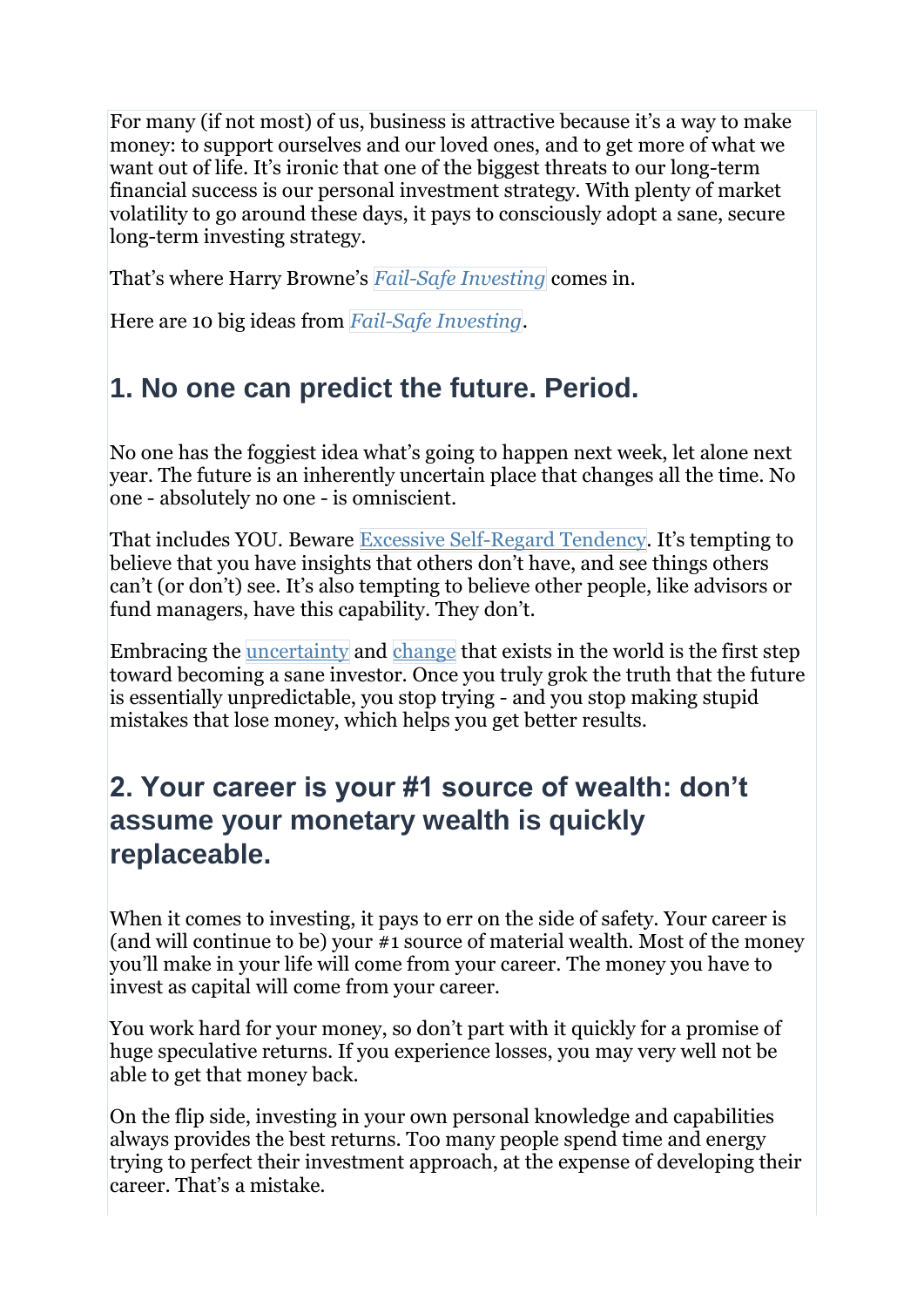By investing your money in books and courses that improve your skills and capabilities, you can use what you learn to build businesses that bring in tens of thousands (or millions) of dollars every year. You'll never find a better return on investment anywhere.

I recommend setting aside a certain sum of money every month in a "Personal R&D" account earmarked for personal investment. Investing in yourself will pay dividends for rest of your life.

#### **3. There's a huge difference between investment and speculation.**

Investment is using your [capital](http://book.personalmba.com/capital/) to purchase assets you believe will appreciate in value. Most people think of investing as purchasing things like common stock in a company, but there are many potential types of investments.

It's impossible to tell in advance how a particular investment will work out. Even with the best research, it's very likely one or more of your investments won't work out: that's risk.

Since no one can predict the future, markets fluctuate in an effort to establish prices for goods and services - an outcome of the Pricing [Uncertainty](http://book.personalmba.com/capital/) Principle. In general, you should expect the same return that the "market" in the overall economy or industry is providing - the price the market has temporarily settled on in the face of uncertainty and change.

Speculation is prediction about how the world is going to turn out in some way, at some point. When you go to Las Vegas and play roulette, you're speculating. When you purchase stock in an individual company with the expectation that the company will beat the market, you're speculating.

# **4. Foolproof speculative systems don't exist. Period.**

If someone tries to sell you a method to grow your money through speculation, it's a scam. If such a system existed, (1) the seller would have to possess some means of predicting the future, and (2) they'd be making so much money that they'd have absolutely no need to sell it to you.

Your long-term investment portfolio should, first and foremost, be structured in a way to minimize your risk of loss. Never speculate with funds you need to pay your day-to-day expenses or handle emergencies.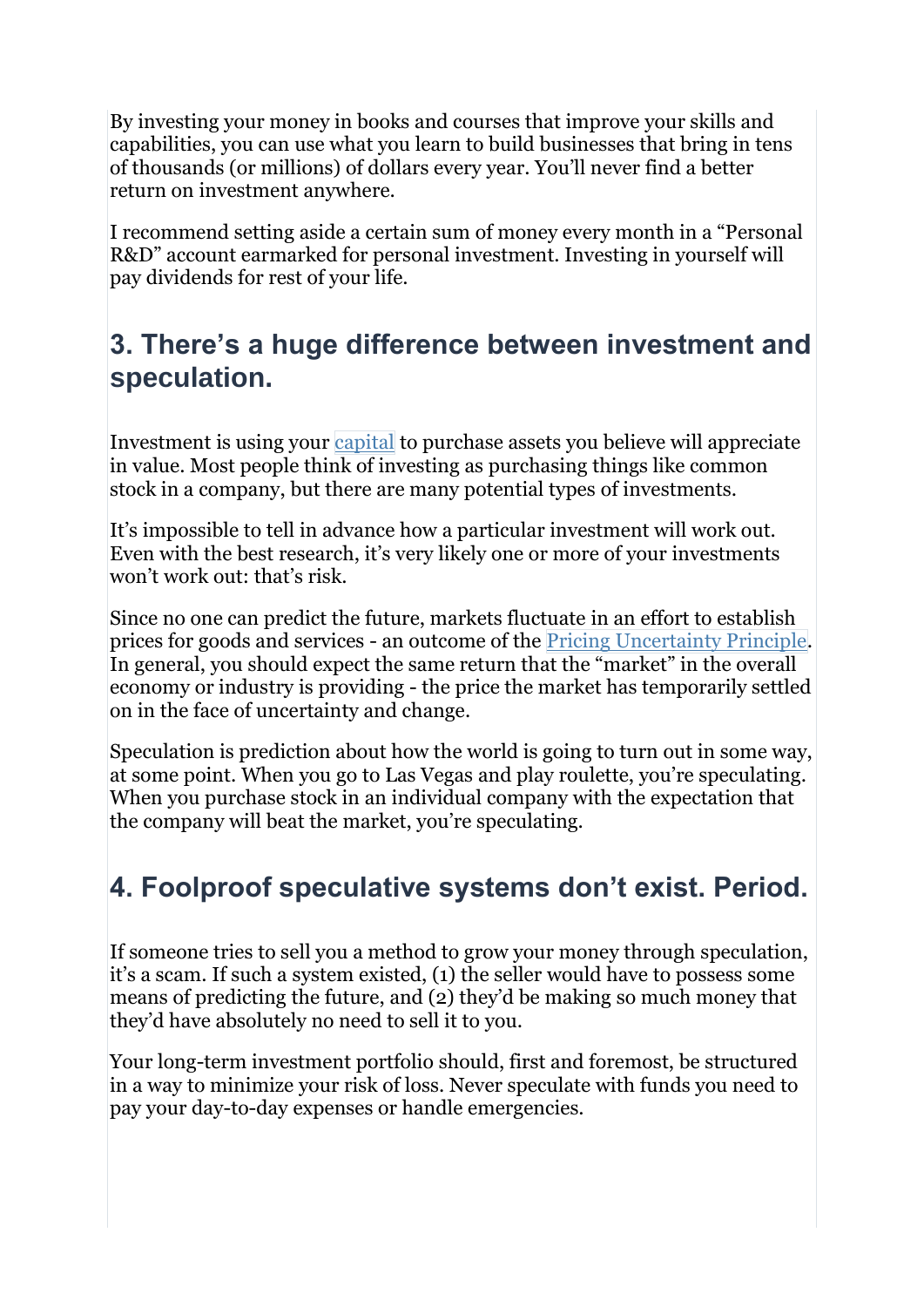# **5. Speculate only with money you can afford to lose.**

Speculating can certainly be fun. Without a huge element of luck, however, it's a recipe for poor returns. For example, if you go to Las Vegas and place a huge bet on a single number on the roulette wheel, you can certainly make a lot of money fast. You can also lose that money incredibly fast - and the odds are in favor of your loss, not your gain.

The same thing goes for investing in individual companies. It's one thing to invest your time, energy, and funds into building your own company: you have a large amount of control, and can personally make decisions to ensure the safety and growth of your capital.

That's not true for purchasing stocks in individual companies: you have no control over their operations, the decisions of management, regulatory issues, etc. unless you're purchasing a Warren Buffett-size stake in the company. Speculation opens you up to massive losses: losses that you may not be able to afford.

If you choose to speculate, do so consciously. Don't rob your "permanent" investment funds to fuel your speculation.

#### **6. Make your own decisions - never give anyone else direct control over your money.**

No one cares as much about your financial situation as you do. That includes brokers, mutual and hedge fund managers, "wealth management" advisors, etc.

Remember, foolproof speculative systems don't exist. Brokers, fund managers, and advisors are more than happy to speculate with your money, regardless of your real returns, because you're paying them to do it.

Remember: people become wealthy by selling things, not by buying them. You're certainly free to give a manager 2% of your savings every year to underperform the market, or pay a broker thousands of dollars in unnecessary transaction fees every year… but I don't advise it if you want good investment returns.

Every dollar you pay someone else to manage your money is a dollar that's not working for you. Once you account for all cases of luck, there's no such thing as a "winning" fund manager or advisor.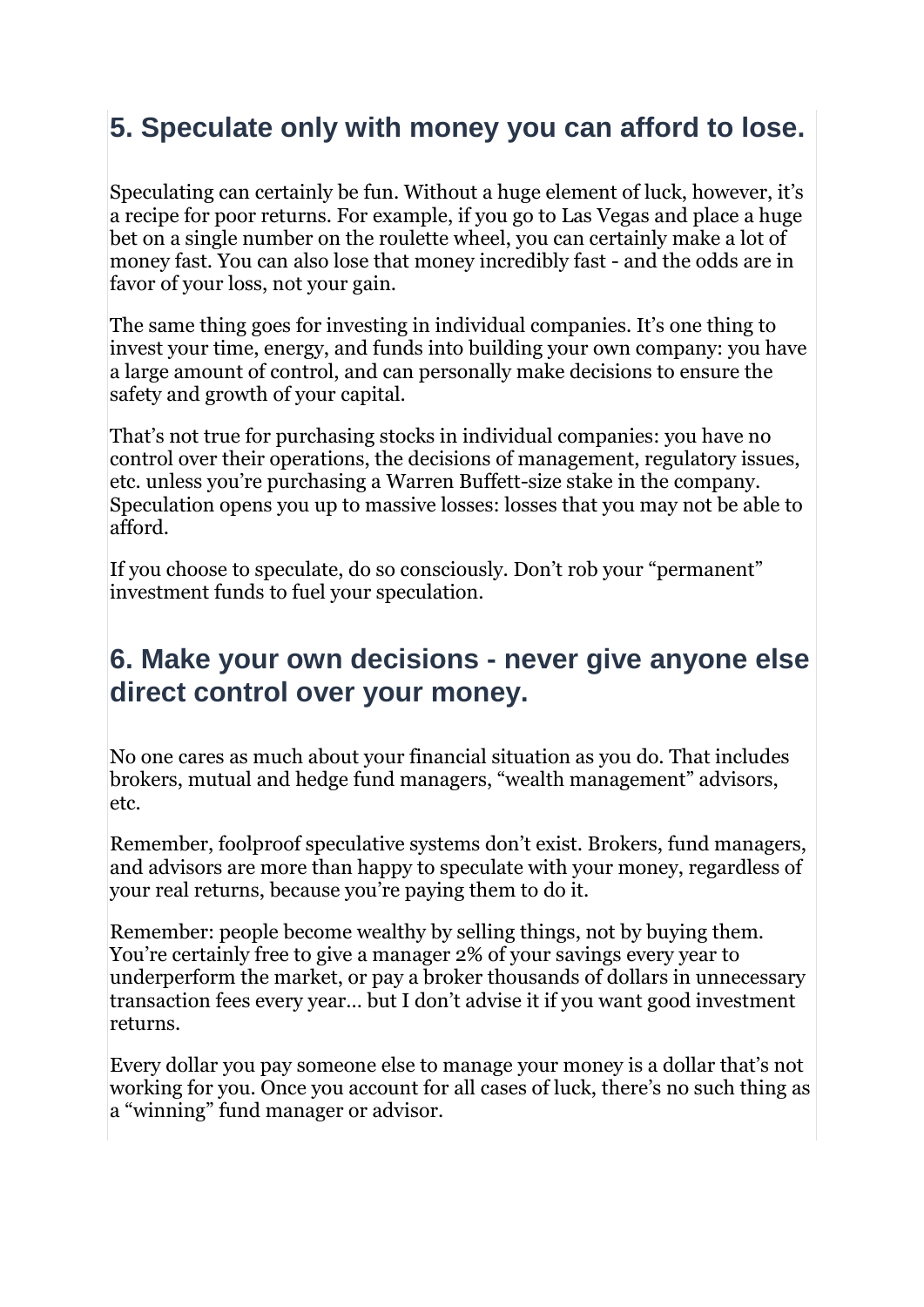## **7. The best approach to investing is to put your money into a "Permanent Portfolio" and keep it there.**

If no one can predict the future, it pays to build your investment approach around that fact. Instead of assuming the stock market will always go up, or that a particular investment will do well over time, it pays to construct your investment portfolio so that it does as well as possible regardless of what happens in the world.

Browne's "Permanent Portfolio" is build for resilience: it'll preserve your capital even in the worst economic conditions, and perform as well (or better) than a 100% total stock market portfolio over the long term.

To understand how Browne's portfolio is constructed, it helps to know a little bit of economics.

# **8. There are four broad economic forces: prosperity, recession, inflation, and deflation.**

According to Browne, there are four major basic forces in every economy:

*Prosperity* is a period in which businesses are growing, customers are spending, and unemployment is falling.

*Recession* is a period in which businesses are shrinking, customers aren't spending, and unemployment is rising.

*Inflation* is a period in which prices are rising as the purchasing power of a currency shrinks due to increased supply. (This is good for people who own real assets, but bad for people who hold cash.)

*Deflation* is a period in which prices decline as the purchasing power of a currency increase due to a contraction in monetary supply. (This is good for people who hold cash, but bad for people in debt.)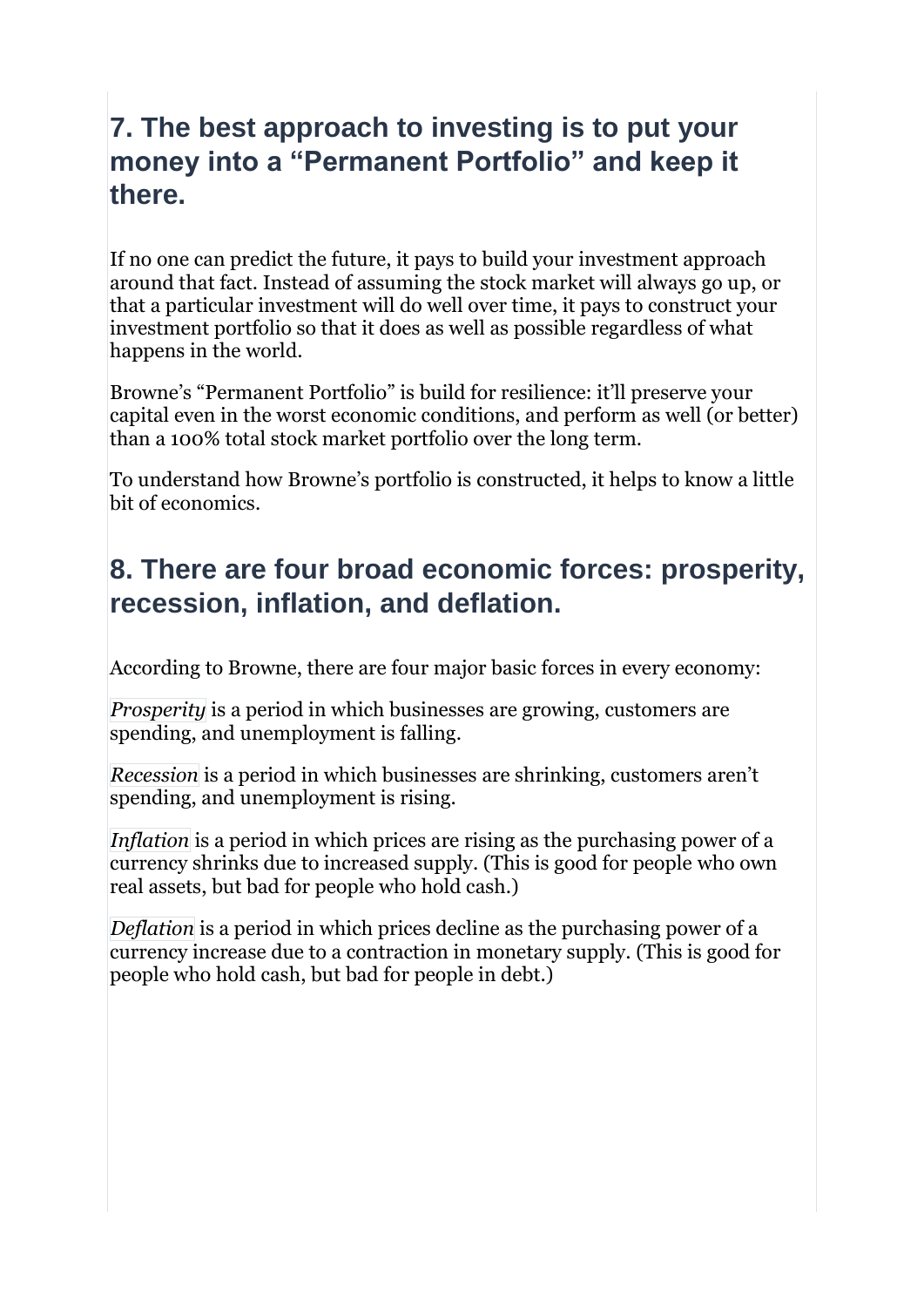| Businesses will either                         |
|------------------------------------------------|
| become more                                    |
| successful or they'll                          |
| become less successful.                        |
| A currency will either<br>become more valuable |
| or it'll become less                           |
| valuable.                                      |

Certainly not rocket science, right?

Remember: we can't predict the future. We don't know exactly what will happen, but we do know that some combination of these definitely will happen.

The Permanent Portfolio is constructed with uncertainty and change in mind. The portfolio is essentially a system of counterbalances: if businesses are doing poorly for a while, you want another asset that will do well during that time, and vice versa. If your currency is becoming less valuable over time, you'll want an asset that becomes more valuable during that time, and vice versa.

Here's Browne's recommended "Permanent Portfolio" asset allocation:

- 25% Total Stock Market Index - does well in prosperity, not well in recession, inflation, and deflation
- 25% Cash does well in deflation, preserves value in recession (for rebalancing), not well in prosperity inflation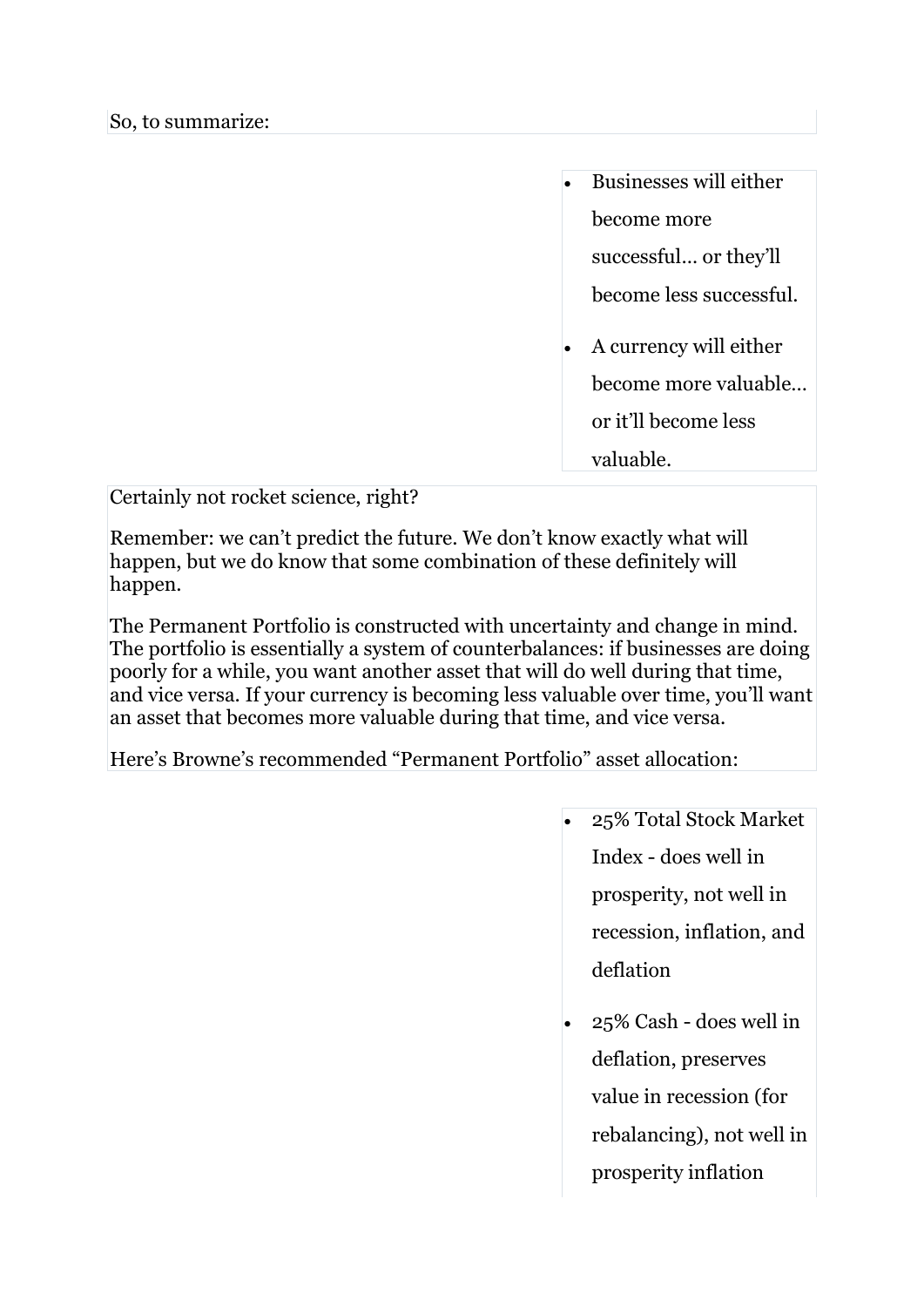- 25% Gold does well during inflation, poorly during deflation
- 25% Long-Term Government Bonds does well during deflation and prosperity, poorly during inflation and recession, with the lowest possible credit risk.

The beauty of this system is in its simplicity. These four asset classes aren't highly correlated to each other: they move largely independently, and opposite to each other. When the stock market goes down, gold and bonds tend to go up. When gold or bonds go down, the total stock market is probably rising.

The other beautiful aspect of this system is how it avoids Loss [Aversion.](http://book.personalmba.com/capital/) Humans universally hate to lose - they even hate the potential or perception of loss, however transitory that loss actually is.

Alternatively, you can think of the Permanent Portfolio as being the four major asset classes that people flee toward when things get scary. When business is good, everyone is interested in stocks. When inflation, deflation, or recession are looming, investors flee stocks into Bonds, Gold, or Cash. By owning all four asset classes, you're covered, regardless of the whims of the market.

The Permanent Portfolio's system of asset counterbalances is an enormous psychological help: it smooths what would typically be a jumpy 100% stock portfolio into a very manageable (dare I say boring?) steady upward climb. When most investors are up at night worrying about the stock market, Permanent Portfolio investors don't even notice.

So how does it perform?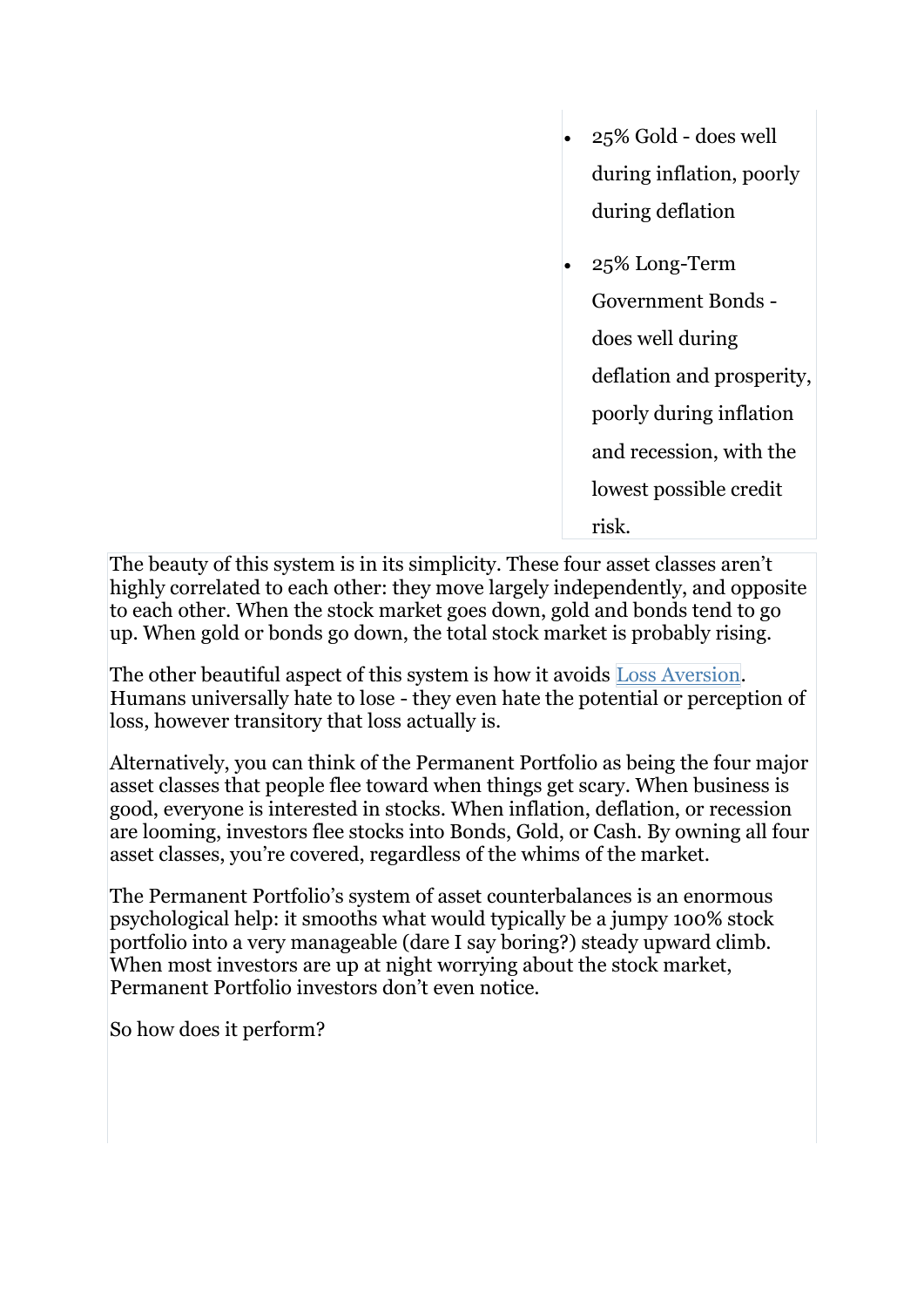The largest single yearly loss the Permanent Portfolio has experienced was  $(-23.9\%)$  in 198## 1. The compound annual growth rate from [1972-2009](http://crawlingroad.com/blog/2008/12/22/permanent-portfolio-historical-returns/) was [+9.7%.](http://crawlingroad.com/blog/2008/12/22/permanent-portfolio-historical-returns/)

When most 100% stock investors experienced a loss of in 2008, the Permanent Portfolio gained +1.8%. The portfolio returned *[7.8%](http://crawlingroad.com/blog/2010/12/31/permanent-portfolio-2010-results/) in 2009"[:http://crawlingroad.com/blog/2010/01/01/permanent-portfolio](http://crawlingroad.com/blog/2010/12/31/permanent-portfolio-2010-results/)[results-2009-a-thrilling-ride/,](http://crawlingroad.com/blog/2010/12/31/permanent-portfolio-2010-results/) and"*14.5% in 2010.

Those are very good numbers for an entirely passive, decision-free, low-cost investment strategy. That's why I personally use a [Permanent](https://joshkaufman.net/josh-kaufman-permanent-portfolio/) Portfolio [allocation](https://joshkaufman.net/josh-kaufman-permanent-portfolio/) for 100% of my long-term investment funds.

## **9. Personal debt and leverage are extremely dangerous: tread cautiously.**

Leverage is like rocket fuel - it can propel you to amazing heights, or explode disastrously. Leverage works both ways: it multiplies your potential for losses, as well as potential gains. When someone goes bankrupt, it's usually because they tried to grow their net worth via leverage: borrowing money in an attempt to magnify returns.

Avoid the temptation to borrow money. Whether it's to purchase a big house, buy new toys, or magnify your investing, borrowed money can get you into trouble, particularly if you find yourself in a cash crunch.

The best thing you can do to improve your personal financial stability is to create an emergency fund 2-12 months of living expenses, which can help you weather personal crises or take advantage of unexpected opportunities.

#### **10. When in doubt, err on the side of caution to prevent costly mistakes.**

It's easy to make poor investment decisions if you don't understand what you're doing. When in doubt, it pays to wait, do your research, consult an advisor, etc.

Avoiding preventable mistakes is one of the best ways to ensure your long-term financial success. I can't count the number of times I've avoided disaster by listening to my gut, and choosing not to move forward with a decision that didn't feel right for me.